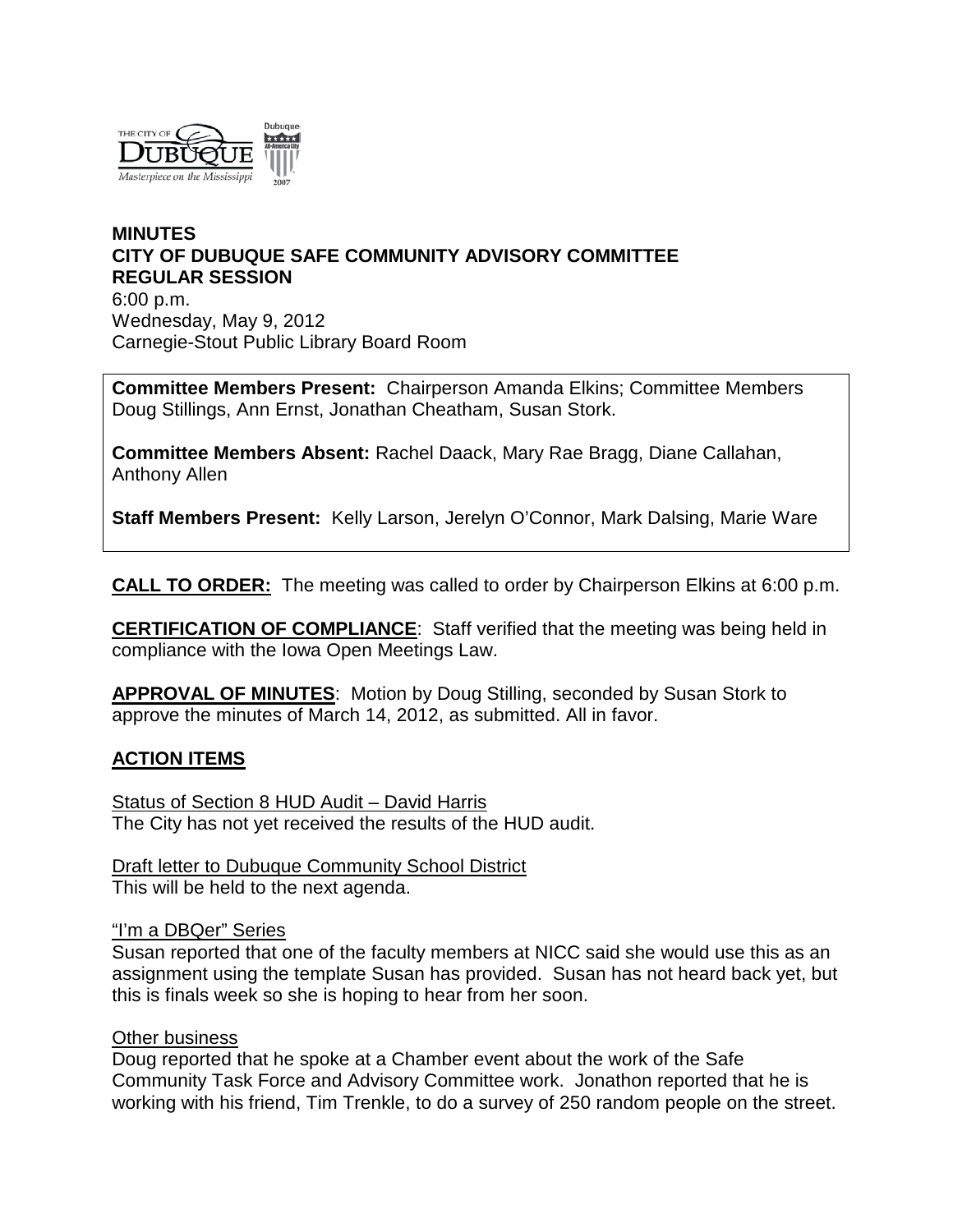Minutes – Safe Community Advisory Committee May 9, 2012 Page 2

He provided the survey questions and indicated that anyone interested could complete the survey. It is not officially related to his work on the committee – he is doing this independently with Tim.

July 11, 2012 agenda items

- HUD Audit Status
- I'm a Dubuquer
- Update on DCSD contact

## **ITEMS FROM COMMITTEE:**

### **ITEMS FROM STAFF:**

Marie reported on the Safe Community Task Force recommendation relating to out of school time programming. The phrase "designed to matter to the participants" was included in the recommendation and that is difficult to measure. Marie reported that Every Child Every Promise has a committee that is an out of school time committee that has been meeting with providers of out of school time activities for the past few years. There is a tremendous number of entities part of this collaborative work. Marie provided a chart of all of the services offered, numbers being served, etc. The list is not all inclusive – just the group involved at the time provided their information. The group also started a website [www.dubuqueyouth.com](http://www.dubuqueyouth.com/) so that information could be located in one easily accessible location. In addition, over the past year the Dubuque Community School District and other partners received a 21<sup>st</sup> Century Learning grant for youth in middle school to provide LEAP programming. Various organizations in the community participate in offering programs as part of this grant. In the past week they had a minievaluation with a third party measuring the success of the program to date. These early measures are indicating that the program has been successful engaging kids and getting them interested in a variety of new opportunities. The grant is a five year grant.

Another recommendation from the task force was to look at parenting classes. Various organizations have offered parenting classes in the past but they tend to have low to no participation, or participation by families that are not necessarily in need of the services. The Getting Ahead program and the Circles program have some skills related to parenting included. Parents as Teachers is an outstanding program that provides one on one assistance in the home. If one were going to pick a program to support and expand, this would be the one. Currently, they have a waiting list of 100 that is a year or longer wait because of their limited resources. The Third Grade Reading initiative is looking at providing further support for the Parents as Teachers program because it is successful and it focuses on zero to five, and having children ready to begin school can have an impact on school success. In sum, there are a lot of programs out there and current efforts are focused on identifying gaps, making sure services are complementary rather than overlapping.